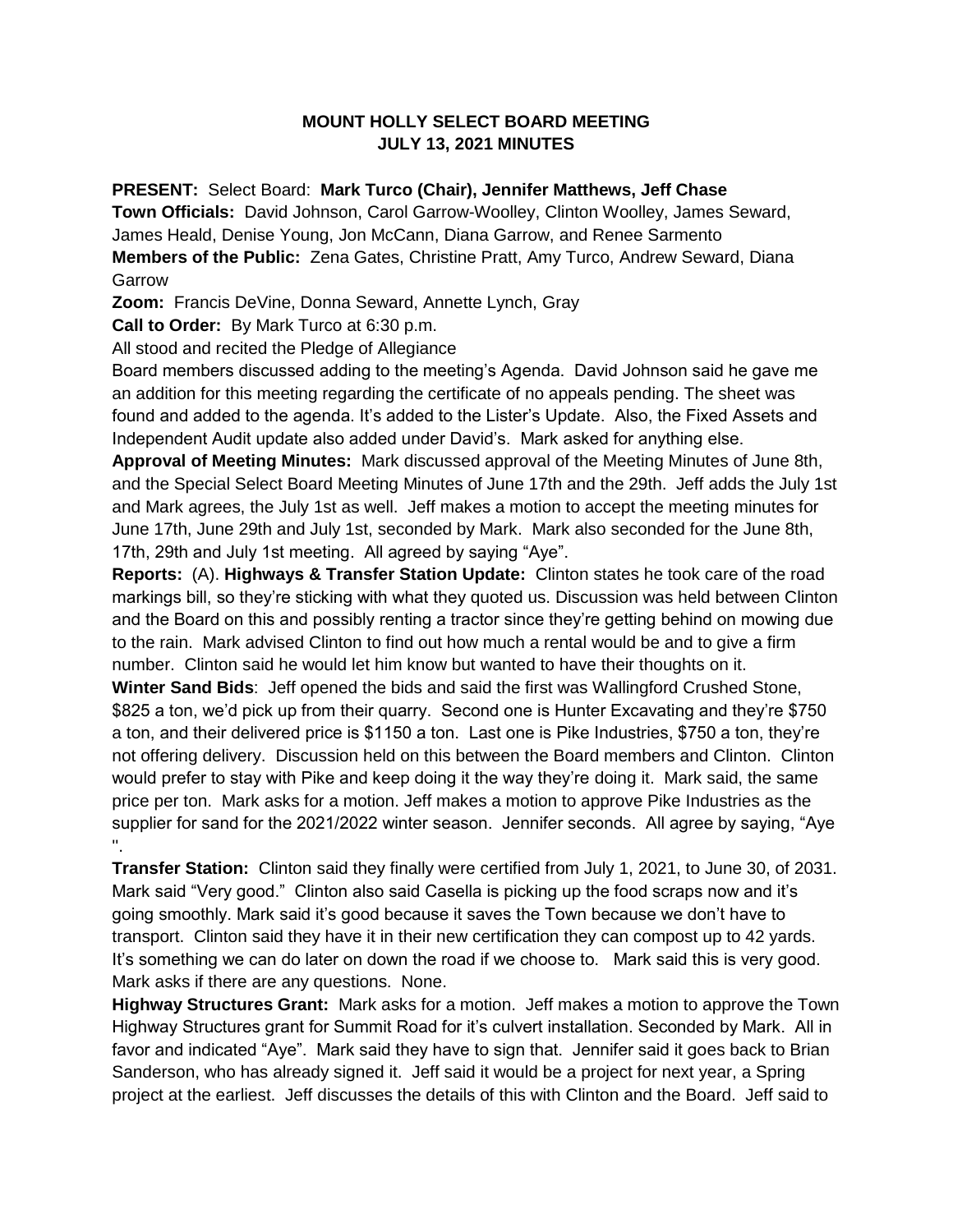put it on the agenda just to discuss the RFP for design. Mark asks if there's anything else for Clinton. None.

**Treasurer - David Johnson:** Mark introduced David Johnson to give the monthly income and expense report. David said we have just completed our fiscal year. David explains the first page is the balance sheet and two State Farm Bank accounts have been closed and consolidated into other existing accounts. There was a new account opened for the second Fire Department Vehicle fund. There's a CD that we had which was for that but he wasn't able to add the new money to it, so he had to open a new account. The Asset Equipment Fund is \$64,616.00 is all in one place now.

**Taxes Receivable:** We still have three and a half properties that are outstanding although it's under \$10,000. David said he doesn't have a current report from the delinquent tax collected, but there might be one tax sale and one paid but the check bounced. Further down the line, account 129-Miscellaneous accounts receivable, that's up. At this time of year, we have billed the Fire Department, Rescue Squad and school for their diesel purchases. So that's why that's up.

**Accounts Payable,** on top of page two: These are bills for things that happened in June. The Line painting of \$3200 will be added to that, and he anticipates a bill for the mowing of Star Lake and the cemetery. David thinks all the others have come in.

**Accrued Payroll Expenses,** which we only see once in a while, will be all gone next month. Those are wages and taxes associated with it for the three days in the last week of June that didn't get paid until the first payroll in July.

**Profit and Loss:** the first page, the first item in Fee Incomes, the Forestry Receipts, typically received the last week of June, and it was again this year, from US Forest Service and it was up from the prior year. It's looking good there. A few items down, there's a prior year adjustment of a minus, and it's something David worked with the auditors to get. It has to do with the HRA account. When the first refund came, it was credited against expense and it really isn't that. It was so, that's why it's a minus in the revenue.

**Forestry Receipt** is the biggest revenue in the month. In the middle of page two, the Solid Waste labels, we had pretty good sales at the end of June. David thinks a lot of people were here for the Fourth of July weekend, so we are at \$4,168 in receipts over our budget.

**Expenses**: Overall, there really isn't a single category that was overspent that they're not fully aware of. Salaries and wages were under. Essentially all the General Fund items are under. The tax mapping expense looks like it's over, but that's really a timing issue of when the bills got paid because the money was raised over three years and because of Covid, things didn't happen as fast as they should have.

**Worker's Comp #544:** David discusses this subject.said he called to ask how the audit was because we started that process back on the 1st of April, he hadn't heard anything. They will be issuing a check to us, he's expecting a refund of about \$1600.

**County Tax**: David said that was paid at the end of June and was quite a bit less than what they budgeted for. The County Government adjusted their tax rate pretty well for whatever reasons.

**Solid Waste** did go over, but it is more than covered by the extra label revenue. David points out that the Zero Sort Disposal, June was the first month the charge was under \$100, it has been as high as \$500 a month, so that should make a difference in the coming year.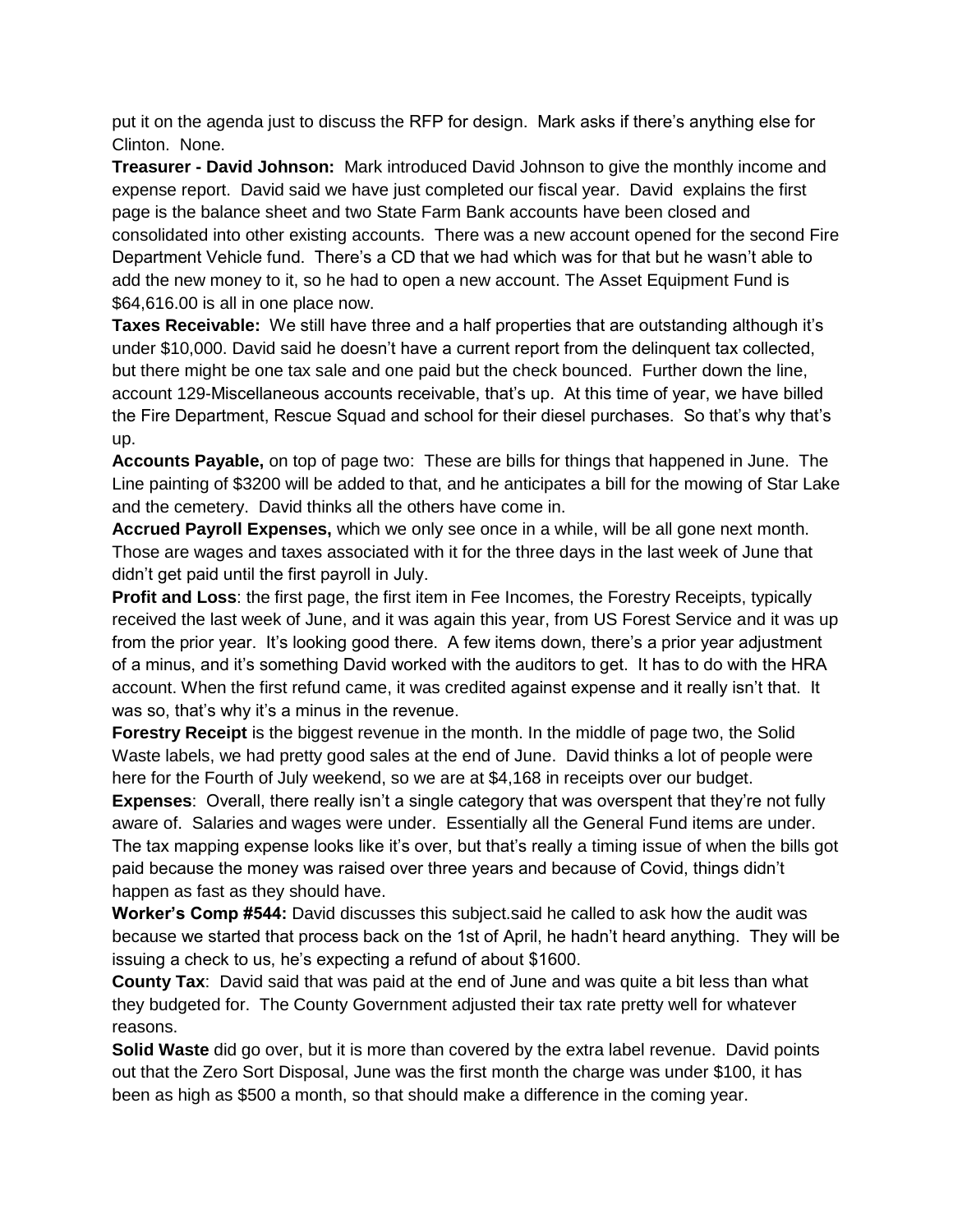**Repairs and Maintenance** did stay below the budget, it's one of those places that you can't really predict. All the Highway things are under budget except the road treatment because we did the extra work from prior years.

**Better Back Roads** FY 2021 and 2022, that \$6800 in expenses will be recovered this Fall when the grant work is complete. Mark asks if there's any questions for David. Jennifer asks David about consolidating the two record funds accounts, the State Farm into Berkshire; because the State Farm had \$15,000 and the Berkshire had about \$78, but we're only at \$19 and Berkshire. David said that's because it took the \$4,000 for all the expenses out. The Board and David discuss this. Jennifer asks about page 4, under the agency contributions, what's the extra \$500? David pointed to Patrick and Okemo Valley TV. Jennifer said the money is well spent. **Independent Audit Update and the Fixed Asset:** Jennifer asks if they should do the Independent Audit Update to start with. David said he would take care of the Fixed Asset Schedule, so they have done it for two years now. David said the thing about that is he thought they had the wrong year on it. These were all figures for FY'19, but it says June of 2020. It was explained that it automatically rolls, if you've gone by June 30 '19, it automatically uses the next year, but they know that's a flaw in the program. There is discussion between the Board and David regarding this.

**Fiscal Year '22 Tax Rate**: David said they received a notice from the Vermont Department of Taxes for the Education Rate, one for Homestead property and one for non-Homestead property. The Homestead Rate is a little bit more than the non-homestead rate. David provided information as to how the Tax Rate is decided. it would make a total tax rate of \$38.05 cents, which is up just about the same amount as the local agreement tax. Mark asks for a motion to accept. Jennifer asks should we spell this all out and David said approve the municipal tax rate of \$37.89, which makes the Homestead rate 1.91.67 cents and the non-Homestead rate \$1.89.35 for the fiscal year of '22. Jennifer motions to set the Homestead Tax rate of 1.91.67 and the non-Homestead Rate at 1.89.35 for fiscal year 2022. Jeff seconds. All in favor by indicating "Aye".

Mark said they have the certification for the attachment of the lister's update. Jennifer asks to do the Internal Financial Controls checklist first. Mark agrees. Jennifer said we'll have Mark sign it so it has been received and reviewed by the Select Board. It's the same as we did it last year. It should be indicated in the minutes.

**Lister's Update:** David said there's no appeals pending for the Listers and David said you can file that certificate signed by the Listers and the Select Board. It goes to the Town Clerk and is put with the Grand List on a permanent record. Mark asks for a motion; Jennifer makes the motion, Mark seconds. All in favor indicated "Aye".

**Mount Holly Planning Commission Update:** Jon says that much like last month, they did a site visit on a location last week. They have been given three weeks, at the landowner's request, to do another site visit. Jon explains the big news is of a hybrid meeting this month. Mark asks if there's questions for Jon. No questions for now.

**Zoom: Francis: Mount Holly Conservation Commission Update:** Francis reviews Shade Tree Grants. They have a tree warden. Signed a letter of agreement with the State to develop a plan. Francis wants to add two more members and is looking for volunteers on this to protect the shade trees. Will work with the Town Highway crew on this project.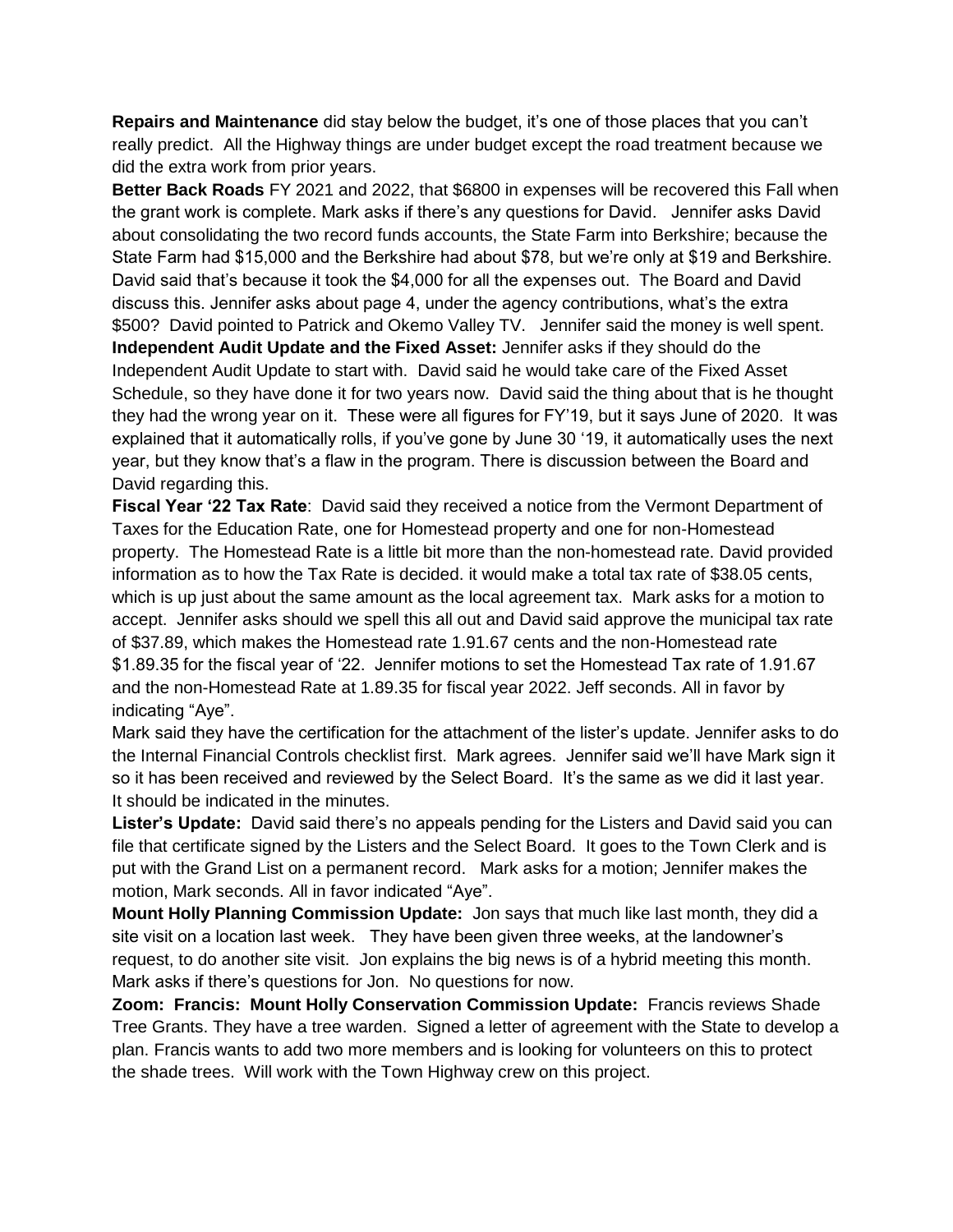Francis comments on Jim Corbin's biodiversity project. Check the Conservation's website and the minutes for the link to the biodiversity project.

Francis mentions Phil Leonard leading an effort to develop a plan to save or restore Star Lake. At the parade on the 4th of July, he solicited information re: Lake.

Annette Lynch is continuing to work on the Town's inventory. This is for the work that has to be done by the conservation. She is putting together a case study which will be used as a template for natural resources throughout the town.

Francis explained the results from the survey: In our Town, there are 523 households, 1202 population as of Census records of 2019, 49% female, 51% male. Francis said the survey produced interest in programs for energy conservation: a large margin agreed regardless of age group. Energy conservation and Renewable energy. Focus for Town: wind turbines, solar panels, etc., should be developed. Policies should be developed. Big interest in cell towers.

- 1. Not a strong, strong response, but looking at responders vs. # of people in town, it was comparative to a town meeting turnout. (127 responses)
- 2. Looking to possibly have this survey done every year. Francis sent the report to the Select Board. Francis asked for questions, none were asked.

**Rutland Regional Planning Commission Updates:** No updates from Jon.

**Mount Holly Volunteer Rescue Squad:** representative Denise Young provided information regarding Rescue Squad: Finished up last year with 88% of their 120 calls being answered; and so far this year, they're at 100%. They are trying to cover every call, but this doesn't always happen. Mark says "Very good". Mark asks if there are any questions. Compliments the 88%. Mark said they will put info out to hopefully help promote. Denise said classes will be given in the Fall. Jennifer thanks them for everything they do. Mark compliments the 88% response, especially for Volunteers, and comments: "Kudos".

**On Going and Old Business**: Safety Traffic Concerns committee: Mark asks what are the next steps. Discussion is had regarding this. If an ordinance for some of these roads can't be found, a traffic study would be done, then do a specific ordinance. This can't be done unless the Board has all the information on the ordinances. There was a limited ordinance. This is discussed further with Board members. Discuss a map and moving signs. It's a multi-stage approach.

Mark said the other piece of the Traffic Safety concern was Old Turnpike with the flashing light. Mark said it's in the Town right-of-way. The Board discussed with Clinton how this has been constructed. Mark asks if there are any questions regarding the traffic concerns. Zena Gates discusses the signs that have been posted and agrees with them. State Police were around. Discusses how visible signs are now. This is discussed. Jeff has a map he made and will provide it to Clinton. Discuss Worksafe where the signs are ordered from. There's also another place they order from. Will look into it.

**Junk Ordinance Enforcement:** Next steps: The Board members have a discussion about certain locations. Fine will be enforced if progress hasn't been made by the next meeting. **Planning Commission Appointment**: The Board discussed that Andy Shultz had sent a letter of interest for appointment to the Mount Holly Planning Commission. No one else. Jennifer makes a motion appointing Andy to the Planning Commision, Jeff seconds it. All agree. Jennifer said, "Congratulations Andy" and thanked him.